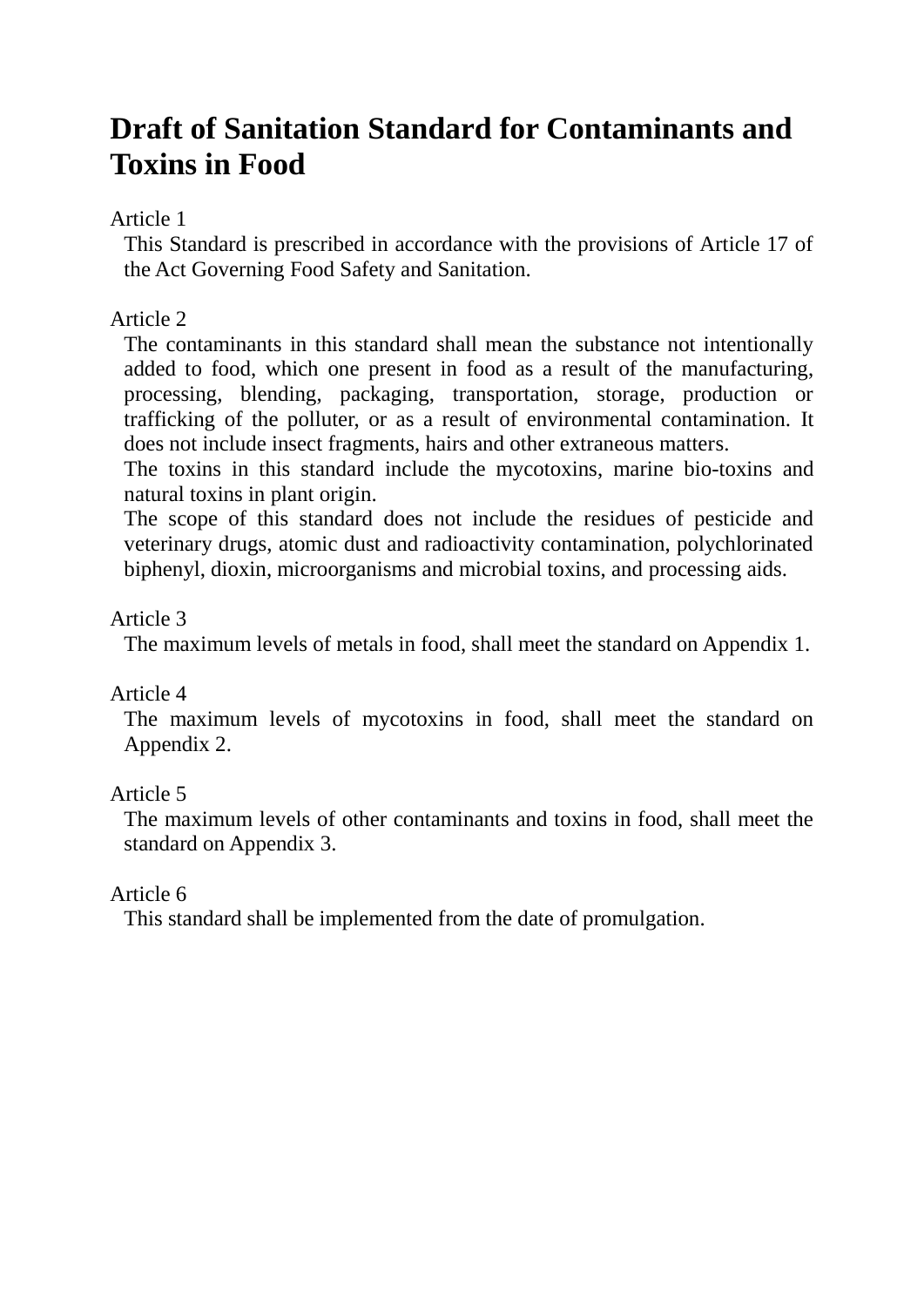| 1. Total Arsenic (As-tot) and Inorganic Arsenic (As-in) |              |              |
|---------------------------------------------------------|--------------|--------------|
|                                                         | $ML$ (mg/kg) |              |
| <b>Foodstuffs</b>                                       | $As-tot$     | As-in        |
| 1.1 Grains                                              |              |              |
| 1.1.1 Polished rice                                     |              | $0.2^{(1)}$  |
| 1.1.2 Grains (include rice), exception of foodstuffs    | 1            |              |
| listed in 1.1.1                                         |              |              |
| 1.2 Seaweed $^{(2)}$                                    |              | 1.0          |
| $1.3$ Aquatic animal <sup>(2)</sup>                     |              |              |
| 1.3.1 Fish                                              |              | 0.5          |
| 1.3.2 Shellfish and Cephalopod (except organ)           |              | 0.5          |
| 1.3.3 Muscle meat of Crustaceans, include muscle        |              | 0.5          |
| meat from appendages.                                   |              |              |
| 1.3.4 Other aquatic animal <sup>(3)</sup>               |              | 0.5          |
| 1.4 Edible fats and oils                                |              |              |
| 1.4.1 Edible fats and oils <sup>(4)</sup>               | 0.1          |              |
| 1.4.2 Fat spreads and blended spreads <sup>(5)</sup>    | 0.1          |              |
| 1.5 Bottled and packaged drinking water                 | 0.01         |              |
| 1.6 Beverage (natural and concentrated fruit and        | 0.2          |              |
| vegetable juices are not included)                      |              |              |
| 1.7 Salt, food grade <sup><math>(6)(7)</math></sup>     | 0.2          |              |
| 1.8 Ice cubes, food grade                               | 0.01         |              |
| 2. Lead                                                 |              |              |
| <b>Foodstuffs</b>                                       |              | $ML$ (mg/kg) |
| 2.1 Grains                                              |              |              |
| 2.1.1 Grains, include rice                              |              | 0.2          |
| 2.2 Vegetables, Fruits and Plant origin <sup>(2)</sup>  |              |              |
| 2.2.1 Leafy vegetables: The ML also applies to          |              |              |
| Brassica leafy vegetables.                              |              | 0.3          |
| 2.2.2 Brassica vegetables: The ML applies to head       |              |              |
| cabbages and kohlrabi, cauliflower and broccoli,        |              | 0.1          |
| brussels sprouts ("buttons" only). The ML does not      |              |              |
| apply to Brassica leafy vegetables.                     |              |              |
| 2.2.3 Root and tuber vegetables: The ML applies to      |              |              |
| whole commodity after removing tops and adhering        |              | 0.1          |
| soil. Potato must peel. The ML does not apply to        |              |              |
| celeriac.                                               |              |              |
| 2.2.4 Bulb vegetables: The ML applies to dry onions     |              |              |
| and garlic must removal of roots and adhering soil and  |              | 0.1          |
| whatever parchment skin is easily detached.             |              |              |

# **Appendix1. Maximum levels (ML) of metals in foods**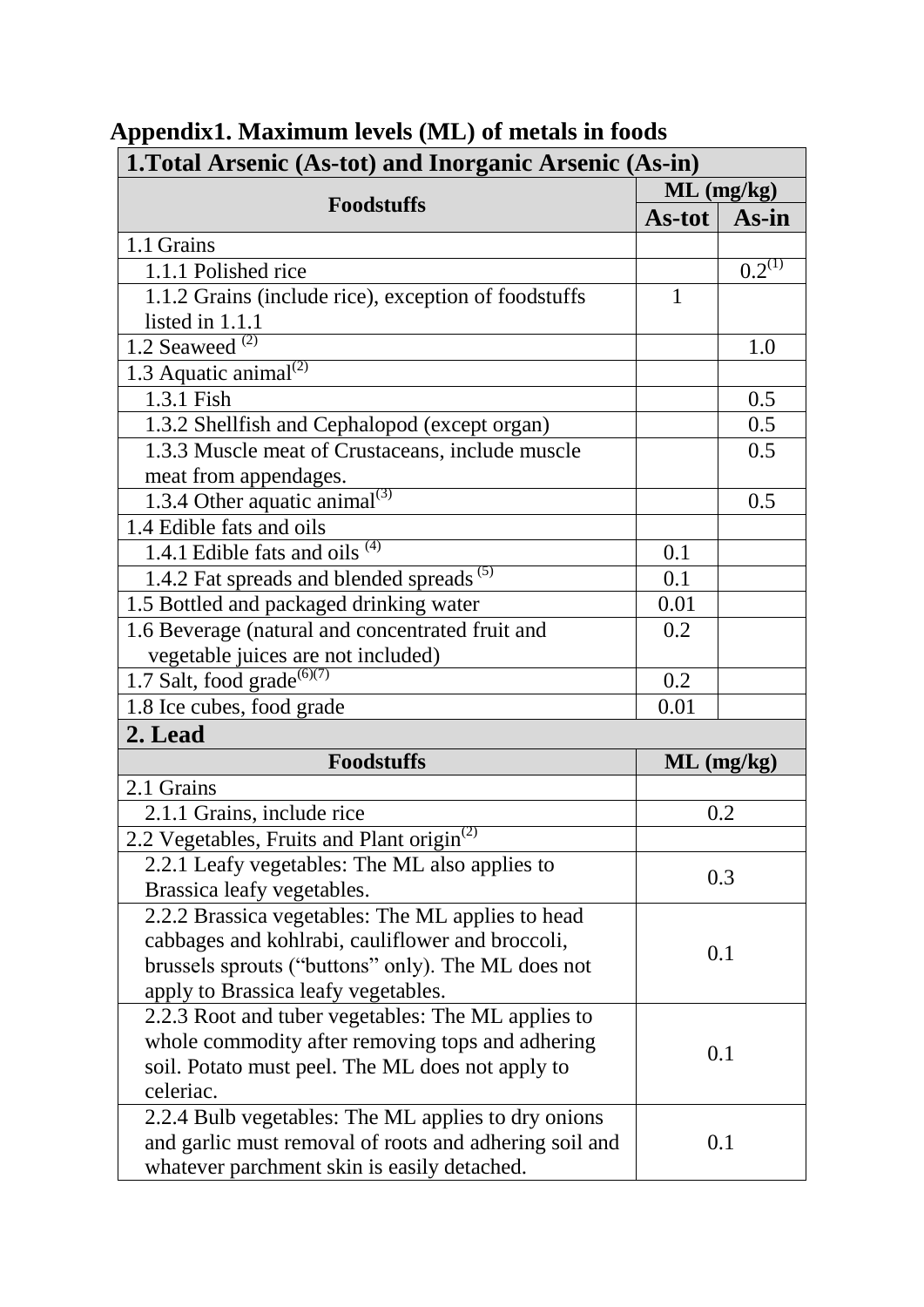| 2.2.5 Fruiting vegetables: The ML applies to whole        |                |
|-----------------------------------------------------------|----------------|
| commodity after removal of stems. Fresh corn without      | 0.05           |
| husk, excluding sweet corn.                               |                |
| 2.2.6 Legume vegetables, including edible pods.           | 0.1            |
| 2.2.7 Pulses, including edible crops harvested solely     |                |
| for dry seeds.                                            | 0.2            |
| 2.2.8 Peanuts                                             | 0.2            |
| 2.2.9 Cranberry, Currants, Elderberry and Strawberry      | 0.2            |
| 2.2.10 Other vegetables and fruits                        | 0.1            |
| 2.2.11 Herbs and Spices, fresh                            | 0.3            |
| 2.3 Seaweed $^{(2)}$                                      | 1.0            |
| 2.4 Mushrooms <sup>(8)</sup>                              | $3^{(9)}$      |
| $2.5$ Aquatic animal <sup>(2)</sup>                       |                |
| 2.5.1 Fish                                                | 0.3            |
| 2.5.2 Shellfish                                           | $\overline{2}$ |
| 2.5.3 Cephalopod (except organ)                           | 0.3            |
| 2.5.4 Muscle meat of Crustaceans, include muscle          |                |
| meat from appendages.                                     | 0.5            |
| 2.5.5 Other aquatic animal $(3)$                          | 0.3            |
| 2.6 Livestock and Poultry Products <sup>(2)</sup>         |                |
| 2.6.1 Meat of cattle, sheep, pigs and poultry             | 0.1            |
| 2.6.2 Edible offal of cattle, pigs and poultry            | 0.5            |
| 2.6.3 Eggs                                                | 0.3            |
| 2.7 Edible fats and oils                                  |                |
| 2.7.1 Edible fats and oils <sup><math>(4)</math></sup>    | 0.1            |
| 2.7.2 Fat spreads and blended spreads <sup>(5)</sup>      | 0.1            |
| 2.7.3 Butter, Cream and other products which mainly       |                |
| containing milk fat                                       | 0.1            |
| 2.8 Milk and milk products (exception of foodstuffs       |                |
| listed in $2.7.3$ )                                       | 0.02           |
| 2.9 Beverage                                              |                |
| 2.9.1 Naturally fruit and vegetable juices, reconstituted |                |
| fruit and vegetable juices and nectars, exception         |                |
| concentrated fruit and vegetable juices, and juices or    | 0.03           |
| nectars which from berries and other small fruits         |                |
| 2.9.2 Naturally fruit and vegetable juices, reconstituted |                |
| fruit and vegetable juices and nectars which from         |                |
| berries and other small fruits, exception concentrated    | 0.05           |
| fruit and vegetable juices                                |                |
| 2.9.3 Other beverage intended for direct human            |                |
| consumption, exception of foodstuffs listed in 2.9.1,     | 0.3            |
| 2.9.2 and concentrated fruit and vegetable                |                |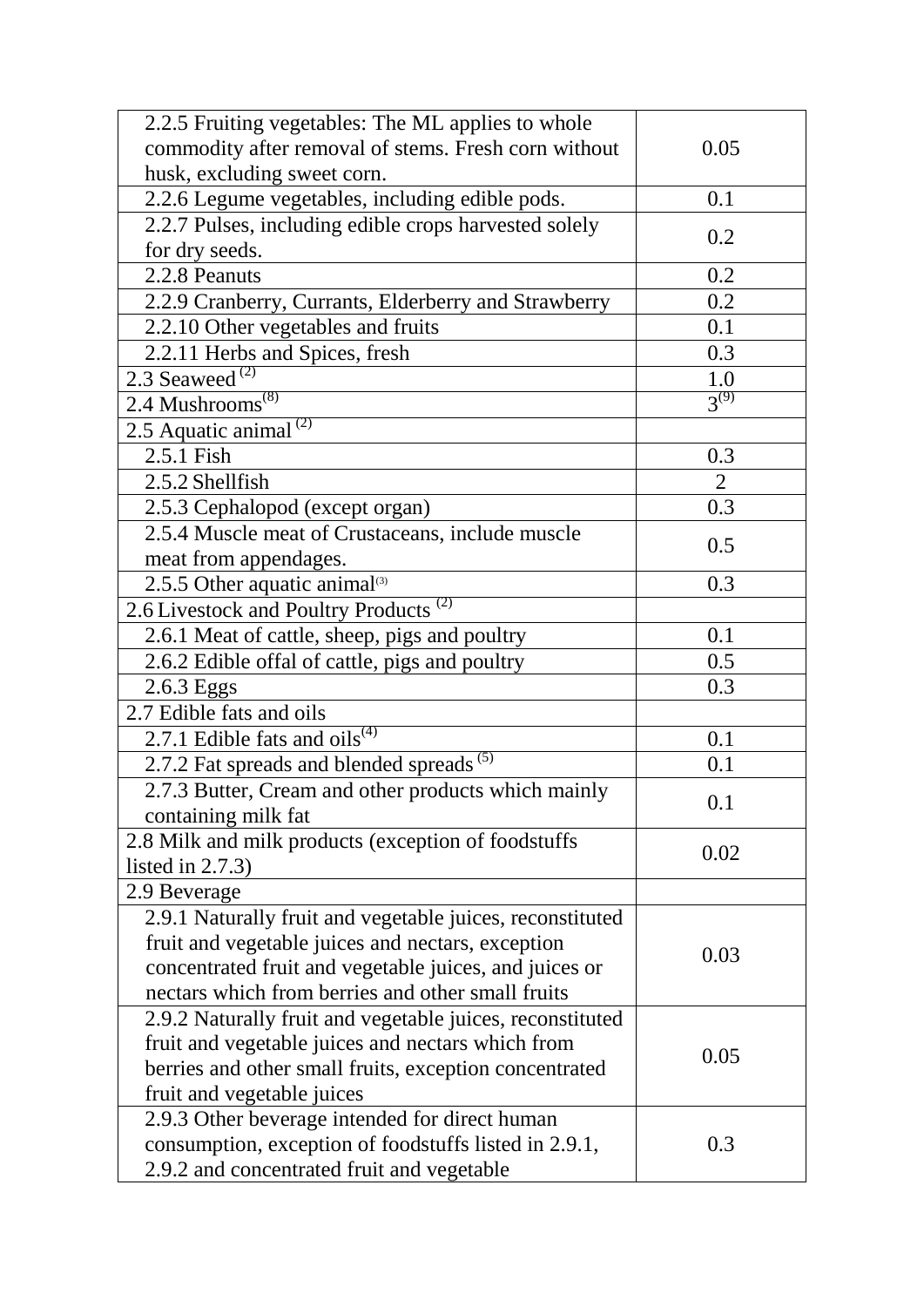| 2.10 Bottled and packaged drinking water                                                                 | 0.01           |
|----------------------------------------------------------------------------------------------------------|----------------|
| 2.11 Canned foods, exception canned beverage                                                             | 1              |
| 2.12 Food for infant and young child $(10)(15)$                                                          |                |
| 2.12.1 Infant formula $^{(11)}$ and follow-up infant formula<br>(12)                                     |                |
| 2.12.1.1 marketed as liquid                                                                              | 0.010          |
| 2.12.1.2 marketed as powder                                                                              | 0.050          |
| 2.12.2 Infant formula for special medical purposes $(s(13))$                                             |                |
| and foods for special medical purposes intended                                                          |                |
| specifically for young children:                                                                         |                |
| 2.12.2.1 marketed as liquid                                                                              | 0.010          |
| 2.12.2.2 marketed as powder                                                                              | 0.050          |
| 2.12.3 Baby food <sup>(14)</sup>                                                                         | 0.050          |
| 2.12.6 Drinks which labelled and sold to infants and                                                     |                |
| young children, exception of foodstuffs listed in                                                        | 0.030          |
| 2.12.1.1, 2.12.2.1 and 2.12.3                                                                            |                |
| 2.13 Salt, food grade $^{(6)(7)}$                                                                        | $\overline{2}$ |
| 2.14 Ice cubes, food grade                                                                               | 0.01           |
| 2.15 Honey                                                                                               | 0.1            |
| 3. Cadmium                                                                                               |                |
| <b>Foodstuffs</b>                                                                                        | ML (mg/kg)     |
|                                                                                                          |                |
| 3.1 Grains                                                                                               |                |
| 3.1.1 Rice                                                                                               | 0.4            |
| 3.1.2 Wheat                                                                                              | 0.2            |
| 3.1.3 Wheat bran and wheat germ for direct                                                               |                |
| consumption                                                                                              | 0.2            |
| 3.1.4 Other grains                                                                                       | 0.1            |
|                                                                                                          |                |
| 3.2 Vegetables, Fruits and Plant origin <sup>(2)</sup><br>3.2.1 Leafy vegetables: The ML also applies to |                |
| Brassica leafy vegetables.                                                                               | 0.2            |
| 3.2.2 Brassica vegetables: Head cabbages and kohlrabi,                                                   |                |
| Cauliflower and broccoli, Brussels sprouts ("buttons"                                                    |                |
| only). The ML does not apply to Brassica leafy                                                           | 0.05           |
| vegetables.                                                                                              |                |
| 3.2.3 Root and tuber vegetables: Whole commodity                                                         |                |
| after removing tops and adhering soil. Potato must                                                       | 0.1            |
| peel. The ML does not apply to celeriac and parsnips.                                                    |                |
| 3.2.4 Celeriac and parsnips                                                                              | 0.2            |
| 3.2.5 Stalk and stem vegetables: Rhubarb: leaf stems                                                     |                |
| only. Globe artichoke: flower head only. Celery and                                                      | 0.1            |
| asparagus: remove adhering soil.<br>3.2.6 Bulb vegetables: Dry onions and garlic must                    | 0.05           |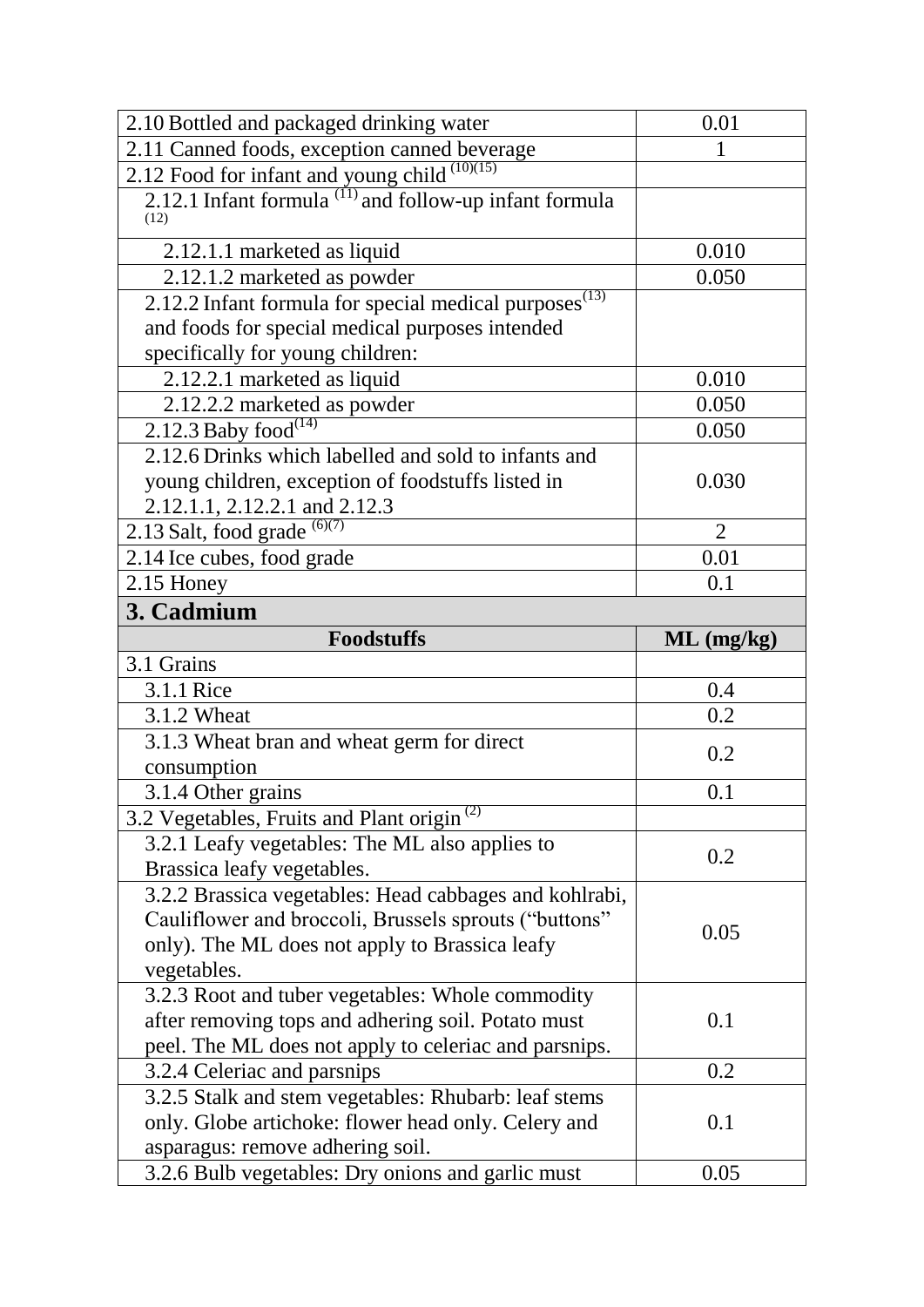| removal of roots and adhering soil and whatever                           |       |                |
|---------------------------------------------------------------------------|-------|----------------|
| parchment skin is easily detached.                                        |       |                |
| 3.2.7 Fruiting vegetables: Whole commodity after                          |       |                |
| removal of stems. Sweet corn and fresh corn without                       |       | 0.05           |
| husk.                                                                     |       |                |
| 3.2.8 Legume vegetables: Including edible pods.                           |       | 0.1            |
| 3.2.9 Pulses: Including edible crops harvested solely                     |       | 0.1            |
| for dry seeds. The ML does not apply to soy bean.                         |       |                |
| 3.2.10 Soy beans and Peanuts                                              |       | 0.2            |
| 3.2.11 Other vegetables and fruits                                        |       | 0.05           |
| 3.2.12 Herbs and Spices (fresh)                                           |       | 0.2            |
| 3.3 Seaweed $^{(2)}$                                                      |       | 1.0            |
| $3.4$ Mushrooms <sup>(8)</sup>                                            |       | $2^{(9)}$      |
| $3.5$ Aquatic animal <sup>(2)</sup>                                       |       |                |
| 3.5.1 Fish                                                                |       | 0.3            |
| 3.5.2 Shellfish, Cephalopod (except organ)                                |       | $\overline{2}$ |
| 3.5.3 Muscle meat of Crustaceans, include muscle meat                     |       | 0.5            |
| from appendages                                                           |       |                |
| $3.5.4$ Other aquatic animal <sup>(3)</sup>                               |       | 0.3            |
| 3.6 Livestock and Poultry Products <sup>(2)</sup>                         |       |                |
| 3.6.1 Meat of cattle, sheep, pigs and poultry                             |       | 0.050          |
| 3.6.2 Meat of horse                                                       |       | 0.20           |
| 3.6.3 Liver of cattle, sheep, pigs, poultry and horse                     |       | 0.50           |
| 3.6.4 Kidney of cattle, sheep, pigs, poultry and horse                    | 1.0   |                |
| 3.7 Bottled and packaged drinking water                                   |       | 0.005          |
| 3.8 Food for infant and young child (10)(15)                              |       |                |
| 3.8.1 Infant formula <sup>(11)</sup> and follow-up infant formula<br>(12) |       |                |
| 3.8.1.1 Formulae manufactured from cows' milk                             |       |                |
| proteins or protein hydrolysates                                          |       |                |
| 3.8.1.1.1 marketed as liquid                                              |       | 0.005          |
| 3.8.1.1.2 marketed as powder                                              |       | 0.010          |
| 3.8.1.2 Formulae manufactured form soya protein                           |       |                |
| isolates, alone or in a mixture with cows' milk                           |       |                |
| proteins                                                                  |       |                |
| 3.8.1.2.1 marketed as liquid                                              |       | 0.010          |
| 3.8.1.2.2 marketed as powder                                              | 0.020 |                |
| $3.8.2$ Baby $\overline{food}^{(14)}$                                     | 0.040 |                |
| 3.9 Salt, food grade $(6)(7)$                                             | 0.2   |                |
| 4. Mercury (Hg) and Methylmercury (MeHg)                                  |       |                |
|                                                                           |       | $ML$ (mg/kg)   |
| <b>Foodstuffs</b>                                                         | Hg    | <b>MeHg</b>    |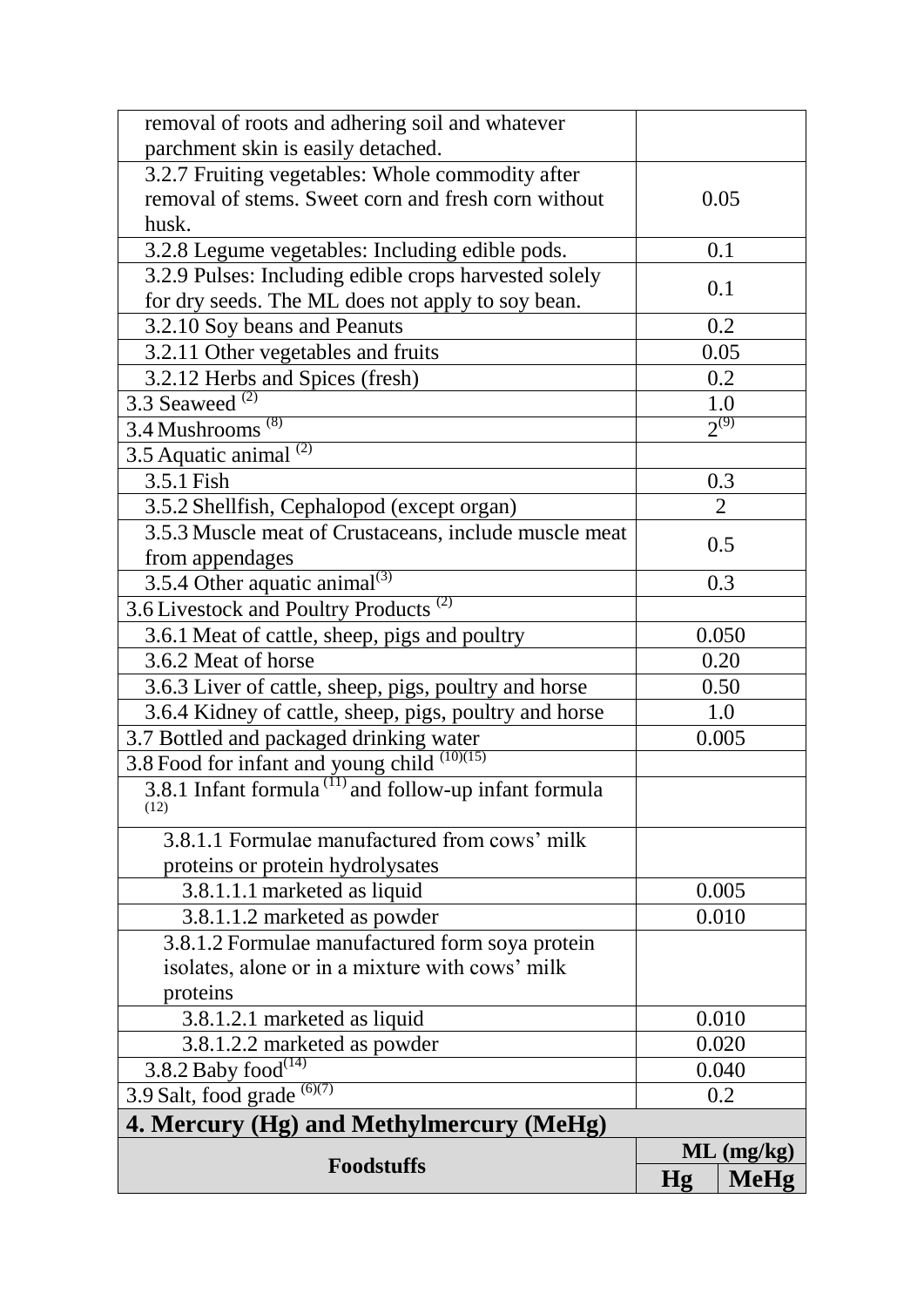| 4.1 Grains                                                        |       |                |
|-------------------------------------------------------------------|-------|----------------|
| 4.1.1 Rice                                                        | 0.05  |                |
| 4.2 Seaweed $^{(2)}$                                              | 0.5   |                |
| 4.3 Edible fats and oils                                          |       |                |
| 4.3.1 Edible fats and oils $(4)$ (excluding derived from          | 0.05  |                |
| marine sources)                                                   |       |                |
| 4.3.2 Edible fats and oils derived from marine sources            | 0.1   |                |
| 4.4 Aquatic animal $^{(2)}$                                       |       |                |
| 4.4.1 Shark, swordfish, tuna and oilfish                          |       | $\overline{2}$ |
| 4.4.2 Grenadier, plain bonito, pandora, atlantic catfish,         |       |                |
| anglerfish, red seabream, megrim, mullet, rays,                   |       | 1              |
| scabbard fish, red seabream, snack mackerel,                      |       |                |
| butterfish, sturgeon, spotted butter fish, eel, pike.             |       |                |
| 4.4.3 Other fish                                                  |       | 0.5            |
| 4.4.4 Shellfish, Cephalopod (except organ)                        |       | 0.5            |
| 4.4.5 Muscle meat of Crustaceans, include muscle                  |       | 0.5            |
| meat from appendages                                              |       |                |
| 4.4.6 Other aquatic animal <sup>(3)</sup>                         |       | 0.5            |
| 4.5 Bottled and packaged drinking water                           | 0.001 |                |
| 4.6 Ice cubes, food grade                                         | 0.001 |                |
| 4.7 Salt, food grade $^{(6)(7)}$                                  | 0.1   |                |
| 5.Tin                                                             |       |                |
| <b>Foodstuffs</b>                                                 |       | $ML$ (mg/kg)   |
| 5.1 Canned edible fats and oils <sup>(4)</sup>                    |       | 250            |
| 5.2 Canned beverage                                               |       | 150            |
| 5.3 Canned food for infant and young child <sup>(10)(15)</sup>    |       |                |
| 5.3.1 Canned infant formulae <sup>(11)</sup> and follow-up infant |       | 50             |
| formula <sup>(12)</sup> , excluding dried and powdered products   |       |                |
| 5.3.2 Canned infant formula for special medical                   |       | 50             |
| purposes <sup>(13)</sup> , excluding dried and powdered products  |       |                |
| 5.3.3 Canned baby food $^{(14)}$ , excluding dried and            |       | 50             |
| powdered products                                                 |       |                |
| 5.4 Other canned foods                                            |       | 250            |
| <b>6.Copper</b>                                                   |       |                |
| <b>Foodstuffs</b>                                                 |       | $ML$ (mg/kg)   |
| 6.1 Edible fats and oils $(4)$                                    |       | 0.4            |
| 6.2 Eggs                                                          |       | 5              |
| 6.3 Beverage, excluding naturally and concentrated fruit          |       | 5.0            |
| and vegetable juices.<br>6.4 Salt, food grade $^{(6)(7)}$         |       |                |
|                                                                   |       | $\overline{2}$ |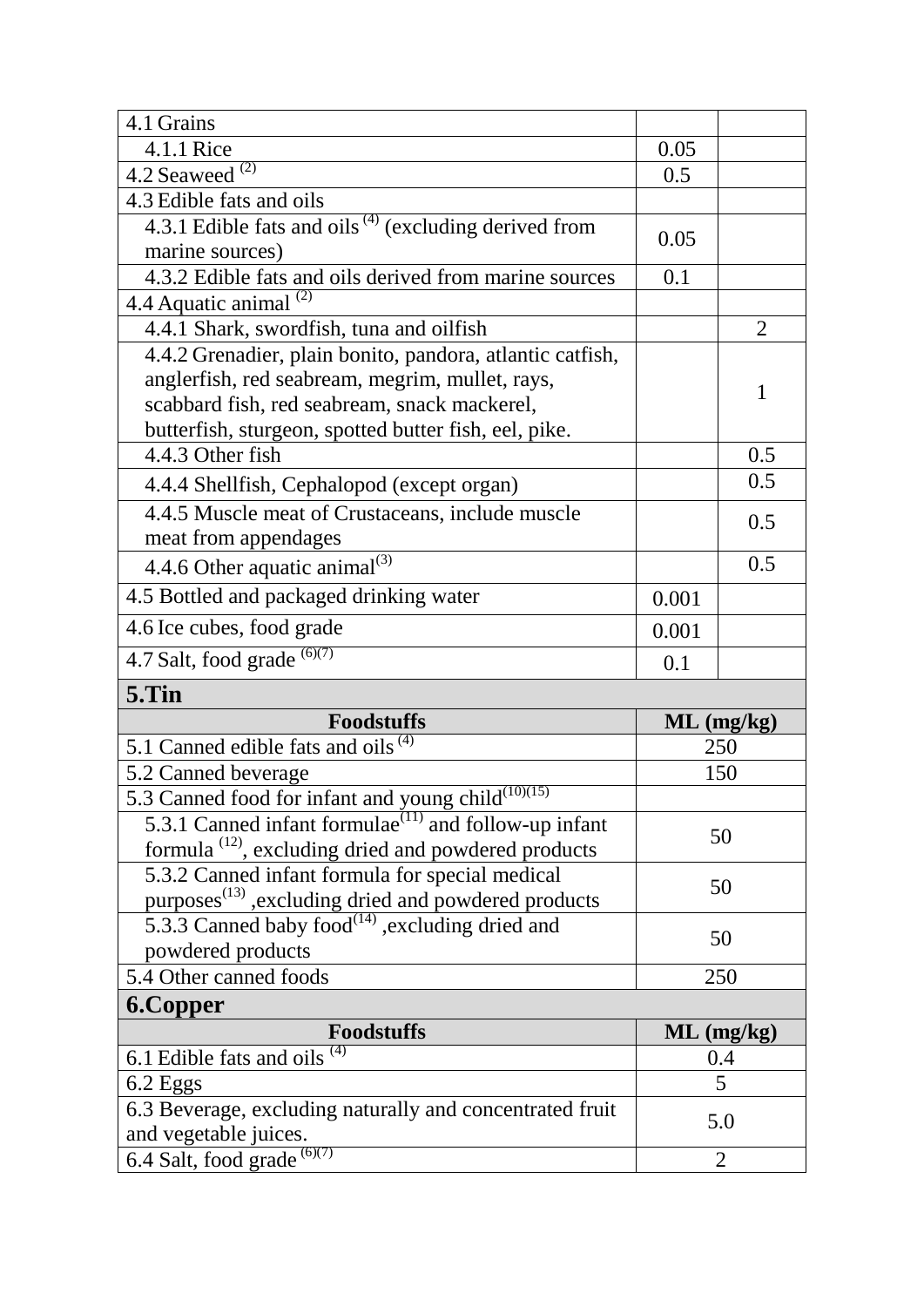Note.

- $<sup>(1)</sup>$ If the total Arsenic concentration is below the ML for inorganic Arsenic,</sup> no further testing is required.
- (2)Wet weight basis.
- (3)Other aquatic animals, for example, the sea urchin and the sea cucumber.
- $<sup>(4)</sup>$ Edible fats and oils include all fat-based products that are derived from</sup> vegetable, animal or marine sources, or their mixtures. The animal fats shall from health animals which have been lawful slaughter; the fatty tissues shall clean and fit for human consumption.
- $<sup>(5)</sup>$ The ML does not apply to fat spreads derived exclusively from milk and/or</sup> milk products, for example, the butter.
- $^{(6)}$ The food grade salt is obtained from the sea, from underground rock salt deposits or from natural brine. It is used as an ingredient of food, both for direct sale to the consumer and for food manufacture. The content of NaCl shall not be less than 97 % on a dry matter basis, exclusive of additives. In addition, the food grade salt refers to seawater drawn from 200 meters below sea level or deeper, the content of NaCl shall not less than 95 % on a dry matter basis. It also applies to salt used as a carrier of food additives and / or nutrients.
- $(7)$ The by-products from chemical industries shall not be used.
- $^{(8)}$ The ML applies to the carpophores, not included mycelium.
- $^{(9)}$ Dry weight basis.
- $(10)$ The term infant means a person not more than 12 months of age. The term young child means a person from the age of more than 12 months up to the age of three years (36 months).
- $(11)$ Infant formula means a breast-milk substitute specially manufactured to satisfy, by itself, the nutritional requirements of infants from birth to six months of age up to the introduction of appropriate complementary feeding.
- $(12)$ Follow-up infant formula means a food intended for use as formula of the weaning diet for the infant from six months to twelve months of age. Not suitable alone for infants under six months consumption.
- $(13)$ Infant formula for special medical purposes means a substitute for human milk or infant formula, by itself, the special nutritional requirements of infants with specific disorder, disease or medical condition during the first months of life up to the introduction of appropriate complementary feeding.
- $(14)$ Baby food means food intended to fulfil the particular requirements of infants in good health while they are being weaned, and of young children in good health as a supplement to their diet and/or for their progressive adaptation to ordinary food, including use of cereal, fruits, vegetables, meat or other food ingredients as mainly materials, or rusks and biscuits.
- $^{(15)}$ The maximum level refers to the product as sold.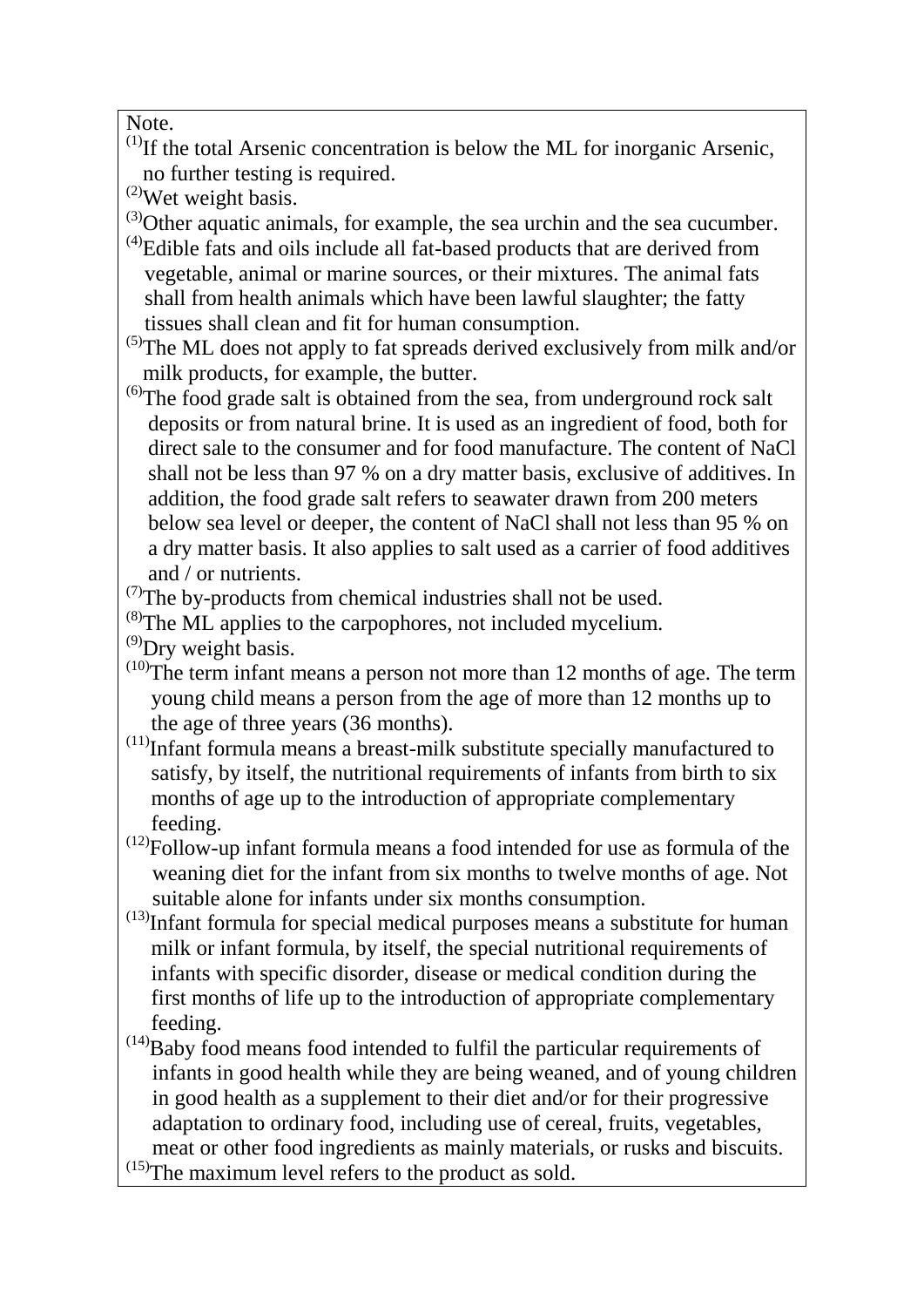| <b>1.</b> Aflatoxins total $(B_1+B_2+G_1+G_2)$                      |                    |  |
|---------------------------------------------------------------------|--------------------|--|
| <b>Foodstuffs</b>                                                   | $ML$ ( $\mu$ g/kg) |  |
| 1.1 Grains                                                          |                    |  |
| 1.1.1 Rice, Maize and Wheat, raw material <sup>(2)</sup>            | 10                 |  |
| 1.1.2 Other cereals and processed cereal products,                  |                    |  |
| exception of foodstuffs listed in 1.1.1                             | 4                  |  |
| 1.2 Edible fats and oils                                            | 10                 |  |
| 1.3 Vegetables, Fruits and Plant origin                             |                    |  |
| 1.3.1 Tree nuts and Oilseeds <sup><math>(1)</math></sup>            |                    |  |
| 1.3.1.1 Peanuts (also known as groundnuts) and                      |                    |  |
| Oilseeds, raw material <sup>(2)</sup> and removal of shell or husk, |                    |  |
| with the exception for crushing for refined vegetable               | 15                 |  |
| oil production.                                                     |                    |  |
| 1.3.1.2 Almonds, Pistachios, Hazelnuts and Brazil                   | 15                 |  |
| nuts, raw material <sup>(2)</sup> and removal of shell or husk.     |                    |  |
| 1.3.1.3 Other tree nuts (exception of foodstuffs listed             |                    |  |
| in 1.3.1.2), raw material <sup>(2)</sup> and removal of shell or    | 10                 |  |
| husk.                                                               |                    |  |
| 1.3.1.4 Peanuts (also known as groundnuts) and                      |                    |  |
| Oilseeds, intended for direct human consumption or                  | 4                  |  |
| use as an ingredient in foodstuffs, removal of shell or             |                    |  |
| husk.                                                               |                    |  |
| 1.3.1.5 Almonds, Pistachios, Hazelnuts and Brazil                   |                    |  |
| nuts, intended for direct human consumption or use as               | 10                 |  |
| an ingredient in foodstuffs, removal of shell or husk.              |                    |  |
| 1.3.1.6 Other tree nuts (exception of foodstuffs listed             |                    |  |
| in 1.3.1.5), intended for direct human consumption or               | 4                  |  |
| use as an ingredient in foodstuffs, removal of shell or             |                    |  |
| husk.                                                               |                    |  |
| 1.3.2 Dried fruit                                                   |                    |  |
| 1.3.2.1 Dried figs, intended for direct human                       | 10                 |  |
| consumption or use as an ingredient in foodstuffs.                  |                    |  |
| 1.3.2.2 Other dried fruit raw material <sup>(2)</sup> (excluding of | 10                 |  |
| dried figs).                                                        |                    |  |
| 1.3.2.3 Other dried fruit (excluding dried figs and                 |                    |  |
| processed products thereof), intended for direct                    | 4                  |  |
| human consumption or use as an ingredient in                        |                    |  |
| foodstuffs.                                                         |                    |  |
| 1.4 Following species of spices:                                    |                    |  |
| -Capsicum spp. and its processed products, including                | 10                 |  |
| chillies, chilli powder, cayenne and paprika.                       |                    |  |

## **Appendix2. Maximum levels (ML) of mycotoxins in foods**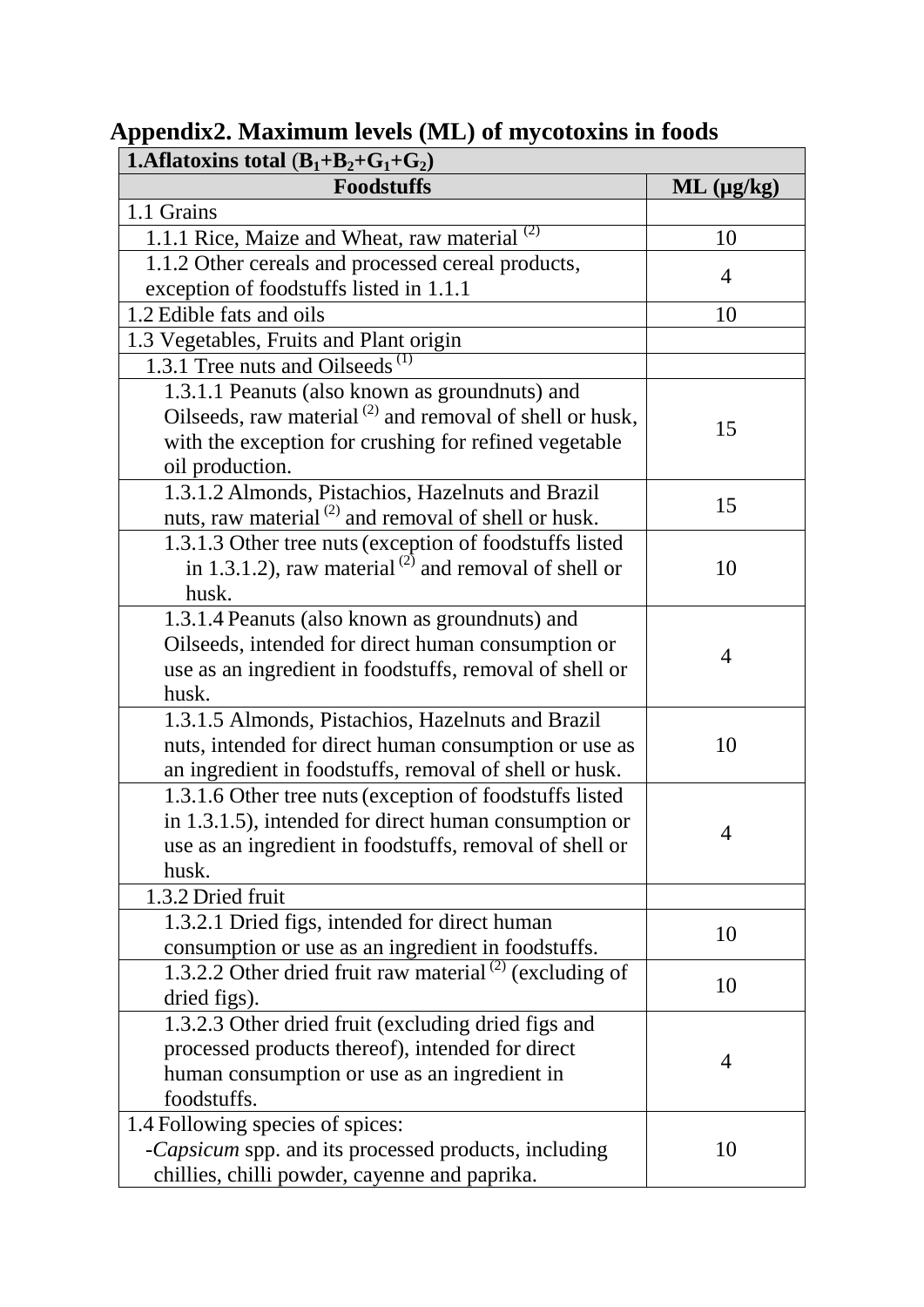| - <i>Piper</i> spp. and its processed products, including white                  |                    |
|----------------------------------------------------------------------------------|--------------------|
| and black pepper.                                                                |                    |
| -Myristica fragrans (nutmeg)                                                     |                    |
| -Zingiber officinale (ginger)                                                    |                    |
| -Curcuma longa (turmeric)                                                        |                    |
| -Mixtures of spices containing one or more of the                                |                    |
| abovementioned spices                                                            |                    |
| 1.5 Other foods                                                                  | 10                 |
| 2. Aflatoxin $M_1$                                                               |                    |
| <b>Foodstuffs</b>                                                                | $ML$ ( $\mu$ g/kg) |
| $2.1$ Milks <sup>(3)</sup>                                                       | 0.5                |
| 2.2 Food for infant and young child <sup>(4)</sup>                               |                    |
| 2.2.1 Infant formulae <sup>(5)</sup> and follow-up infant formula <sup>(6)</sup> | $0.025^{(7)}$      |
| 2.2.2 Infant formula for special medical purposes <sup>(8)</sup>                 | $0.025^{(7)}$      |
| 3. Aflatoxin $B_1$                                                               |                    |
| <b>Foodstuffs</b>                                                                | $ML$ ( $\mu$ g/kg) |
| 3.1 Grains                                                                       |                    |
| 3.1.1 Rice and Maize, raw material $^{(2)}$                                      | 5                  |
| 3.1.2 All cereals and all products derived from cereals,                         |                    |
| including processed cereal products, exception of                                | $\overline{2}$     |
| foodstuffs listed in 3.1.1, 3.4.1 and 3.4.2.                                     |                    |
| 3.2 Vegetables, Fruits and Plant origin                                          |                    |
| 3.2.1 Tree nuts and Oilseeds                                                     |                    |
| 3.2.1.1 Peanuts (also known as groundnuts) and                                   |                    |
| Oilseeds <sup>(1)</sup> , raw material <sup>(2)</sup> and removal of shell or    |                    |
| husk, with the exception for crushing for refined                                | 8                  |
| vegetable oil production.                                                        |                    |
| 3.2.1.2 Hazelnuts and Brazil nuts, raw material <sup>(2)</sup> and               |                    |
| removal of shell or husk.                                                        | 8                  |
| 3.2.1.3 Almonds, Pistachios and Apricot kernels, raw                             |                    |
| material <sup>(2)</sup> and removal of shell or husk.                            | 12                 |
| 3.2.1.4 Other tree nuts (exception of foodstuffs listed                          |                    |
| in 3.2.1.2, 3.2.1.3), raw material <sup>(2)</sup> and removal of                 | 5                  |
| shell or husk.                                                                   |                    |
| 3.2.1.5 Hazelnuts and Brazil nuts intended for direct                            |                    |
| human consumption or use as an ingredient in                                     | 5                  |
| foodstuffs, removal of shell or husk.                                            |                    |
| 3.2.1.6 Almonds, Pistachios and Apricot kernels,                                 |                    |
| intended for direct human consumption or use as an                               | 8                  |
| ingredient in foodstuffs, removal of shell or husk.                              |                    |
| 3.2.1.7 Peanuts (also known as groundnuts) and                                   | $\overline{2}$     |
| Oilseeds and processed products thereof, intended for                            |                    |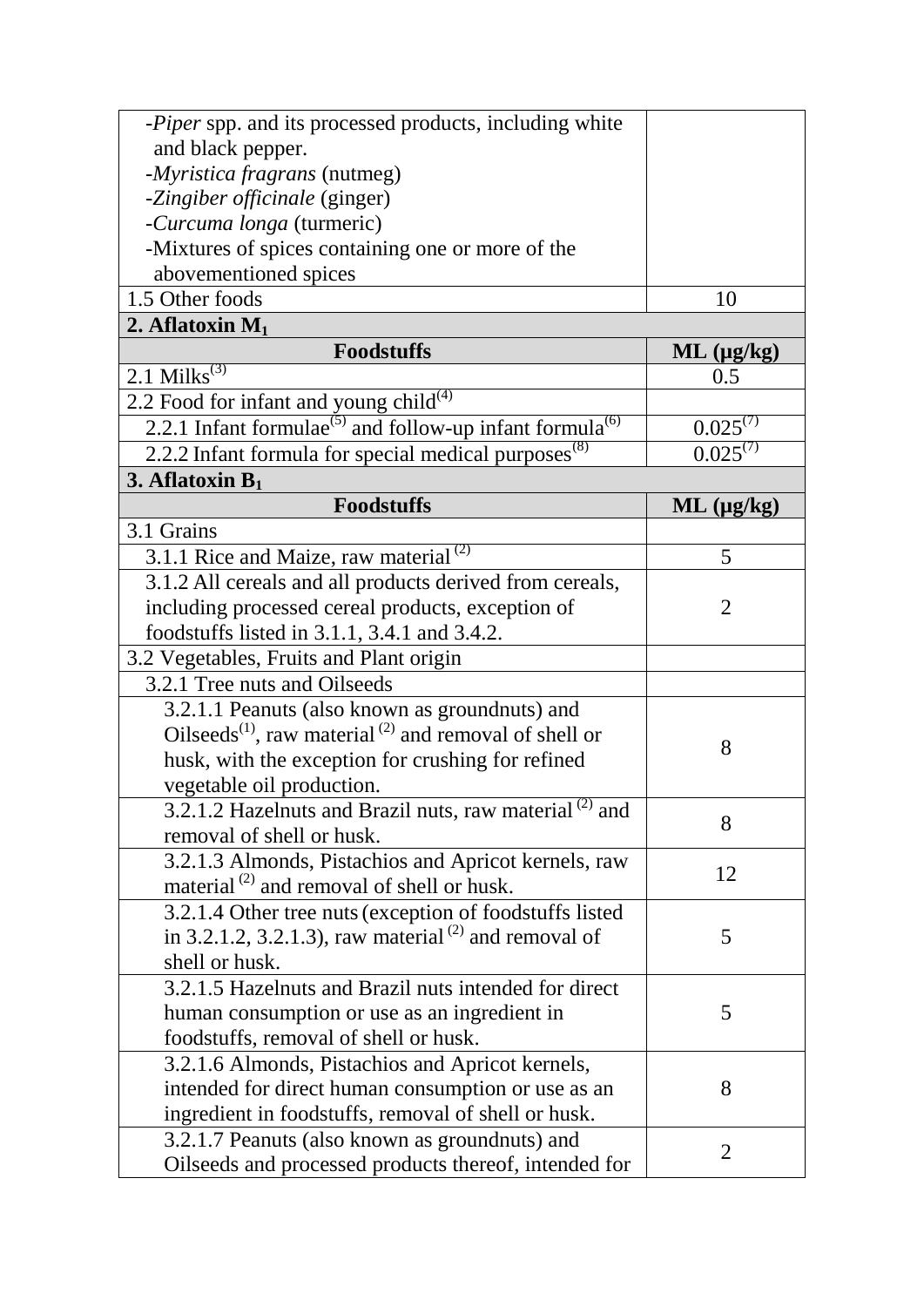| direct human consumption or use as an ingredient in                 |                    |
|---------------------------------------------------------------------|--------------------|
| foodstuffs, exception of crude vegetable oils destined              |                    |
| for refining and refined vegetable oil.                             |                    |
| 3.2.1.8 Other tree nuts (exception of foodstuffs listed             |                    |
| in 3.2.1.5 and 3.2.1.6), intended for direct human                  | 2                  |
| consumption or use as an ingredient in foodstuffs.                  |                    |
| 3.2.2 Dried fruit                                                   |                    |
| 3.2.2.1 Dried figs, intended for direct human                       |                    |
| consumption or use as an ingredient in foodstuffs.                  | 6                  |
| 3.2.2.2 Other dried fruit raw material <sup>(2)</sup> (excluding of |                    |
| dried figs).                                                        | 5                  |
| 3.2.2.3 Other dried fruit (excluding dried figs and                 |                    |
| processed products thereof), intended for direct                    | $\overline{2}$     |
| human consumption or use as an ingredient in                        |                    |
| foodstuffs.                                                         |                    |
| 3.3 Following species of spices:                                    |                    |
| -Capsicum spp. and its processed products, including                |                    |
| chillies, chilli powder, cayenne and paprika.                       |                    |
| -Piper spp. and its processed products, including white             |                    |
| and black pepper.                                                   | 5                  |
| - <i>Myristica fragrans</i> (nutmeg)                                |                    |
| -Zingiber officinale (ginger)                                       |                    |
| -Curcuma longa (turmeric)                                           |                    |
| -Mixtures of spices containing one or more of the                   |                    |
| abovementioned spices                                               |                    |
| 3.4 Food for infant and young child <sup>(4)</sup>                  |                    |
| 3.4.1 Baby food                                                     | $0.10^{(10)}$      |
| 3.4.2 Infant formula for special medical purposes <sup>(8)</sup>    | $0.10^{(7)}$       |
| 4. Ochratoxin A                                                     |                    |
| <b>Foodstuffs</b>                                                   | $ML$ ( $\mu$ g/kg) |
| 4.1 Grains                                                          |                    |
| 4.1.1 Rice, Maize, Wheat, and other cereals, raw                    | 5                  |
| material $^{(2)}$                                                   |                    |
| 4.1.2 Other processed cereal products and cereals                   | 3                  |
| intended for direct human consumption.                              |                    |
| 4.1.3 Processed peanuts-based foods and peanuts                     | 3                  |
| intended for direct human consumption.                              |                    |
| 4.2 Vegetables, Fruits and Plant origin                             |                    |
| 4.2.1 Dried vine fruit (currants, raisins and sultanas)             | 10                 |
| 4.3 Coffee                                                          |                    |
| 4.3.1 Roasted coffee beans and roasted coffee powder                | 5                  |
|                                                                     |                    |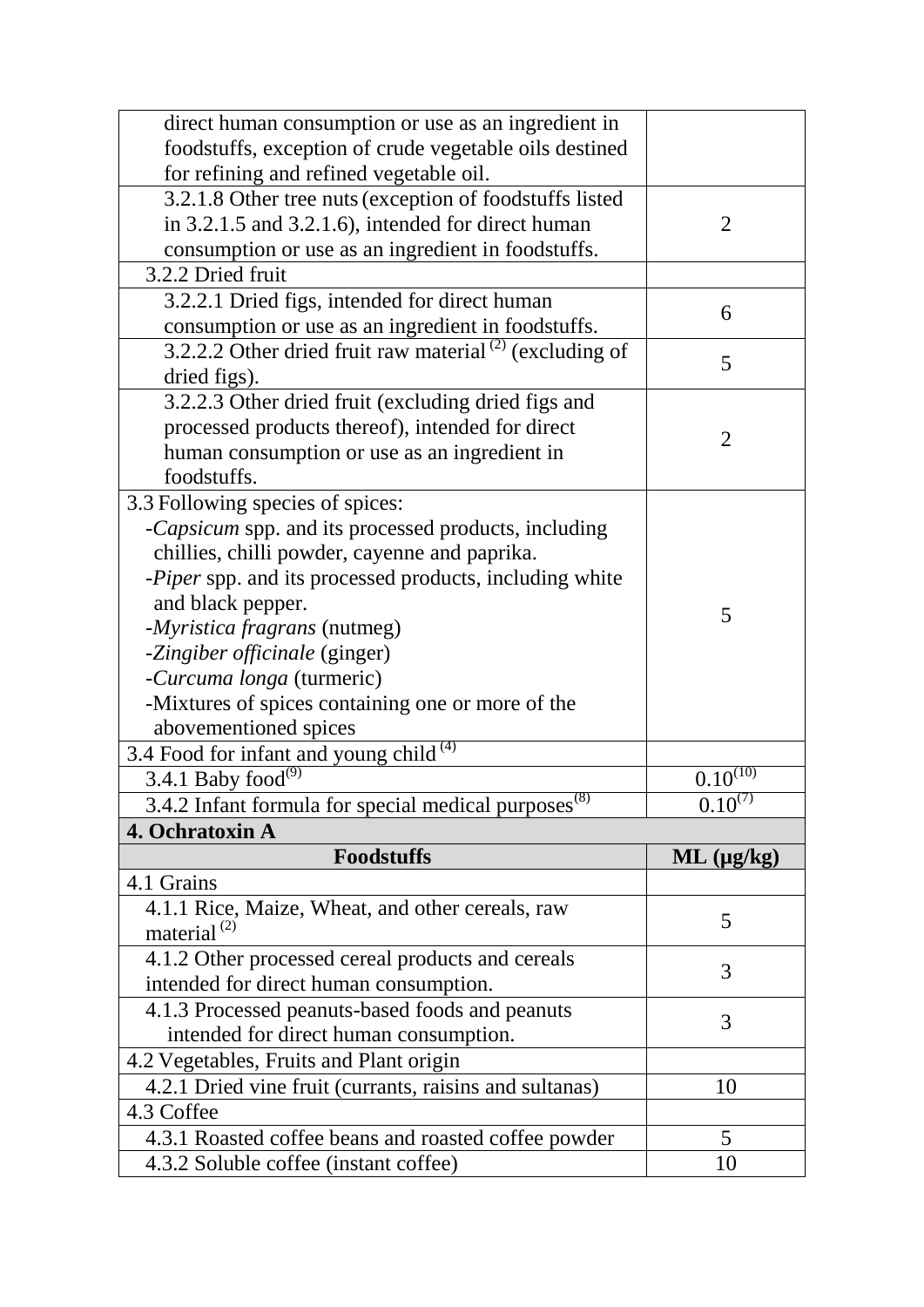| 4.4 Beverage                                                      |                    |
|-------------------------------------------------------------------|--------------------|
| 4.4.1 Grape juice, concentrated grape juice as                    |                    |
| reconstituted and grape nectar, intended for direct               | 2                  |
| human consumption.                                                |                    |
| 4.5 Spices, including dried spices:                               |                    |
| -Piper spp (fruits thereof, including white and black             |                    |
| pepper)                                                           |                    |
| - <i>Myristica fragrans</i> (nutmeg)                              |                    |
| -Zingiber officinale (ginger)                                     | 15                 |
| -Curcuma longa (turmeric)                                         |                    |
| -Capsicum spp. (dried fruits thereof, including chillies,         |                    |
| chilli powder, cayenne and paprika)                               |                    |
| -Mixtures of spices containing one or more of the                 |                    |
| abovementioned spices                                             |                    |
| 4.6 Food for infant and young child <sup>(4)</sup>                |                    |
| 4.6.1 Baby food <sup>(9)</sup>                                    | $0.50^{(10)}$      |
| 4.6.2 Infant formula for special medical purposes <sup>(8)</sup>  | $0.50^{(7)}$       |
| 5. Patulin                                                        |                    |
| <b>Foodstuffs</b>                                                 | $ML$ ( $\mu$ g/kg) |
| 5.1 Vegetables, Fruits and Plant origin                           |                    |
| 5.1.1 Solid apple products, including apple compote,              | 25                 |
| apple puree intended for direct consumption                       |                    |
| 5.2 Beverage                                                      |                    |
| 5.2.1 Fruit juices, concentrated fruit juices as                  | 50                 |
| reconstituted and fruit nectars                                   |                    |
| 5.2.2 Fermented drinks derived from apples or                     | 50                 |
|                                                                   |                    |
| containing apple juice                                            |                    |
| 5.3 Food for infant and young child <sup>(4)</sup>                |                    |
| 5.3.1 Apple juice and solid apple products, including             | $10.0^{(7)}$       |
| apple compote and apple puree, for infants and young              |                    |
| children and labelled and sold as such                            |                    |
| 5.3.2 Baby foods <sup>(9)</sup> other than processed cereal-based | $10.0^{(7)}$       |
| foods for infants and young children                              |                    |
| 6. Citrinin                                                       |                    |
| <b>Foodstuffs</b>                                                 | $ML$ ( $\mu$ g/kg) |
| 6.1 Grains                                                        |                    |
| 6.1.1 Red yeast rice                                              | 5000               |
| 6.2 Complex food and food supplements containing red              |                    |
| yeast rice                                                        | 2000               |
| 6.3 Monascus color                                                | 200                |
| 7. Fumonisins $(B_1+B_2)$                                         |                    |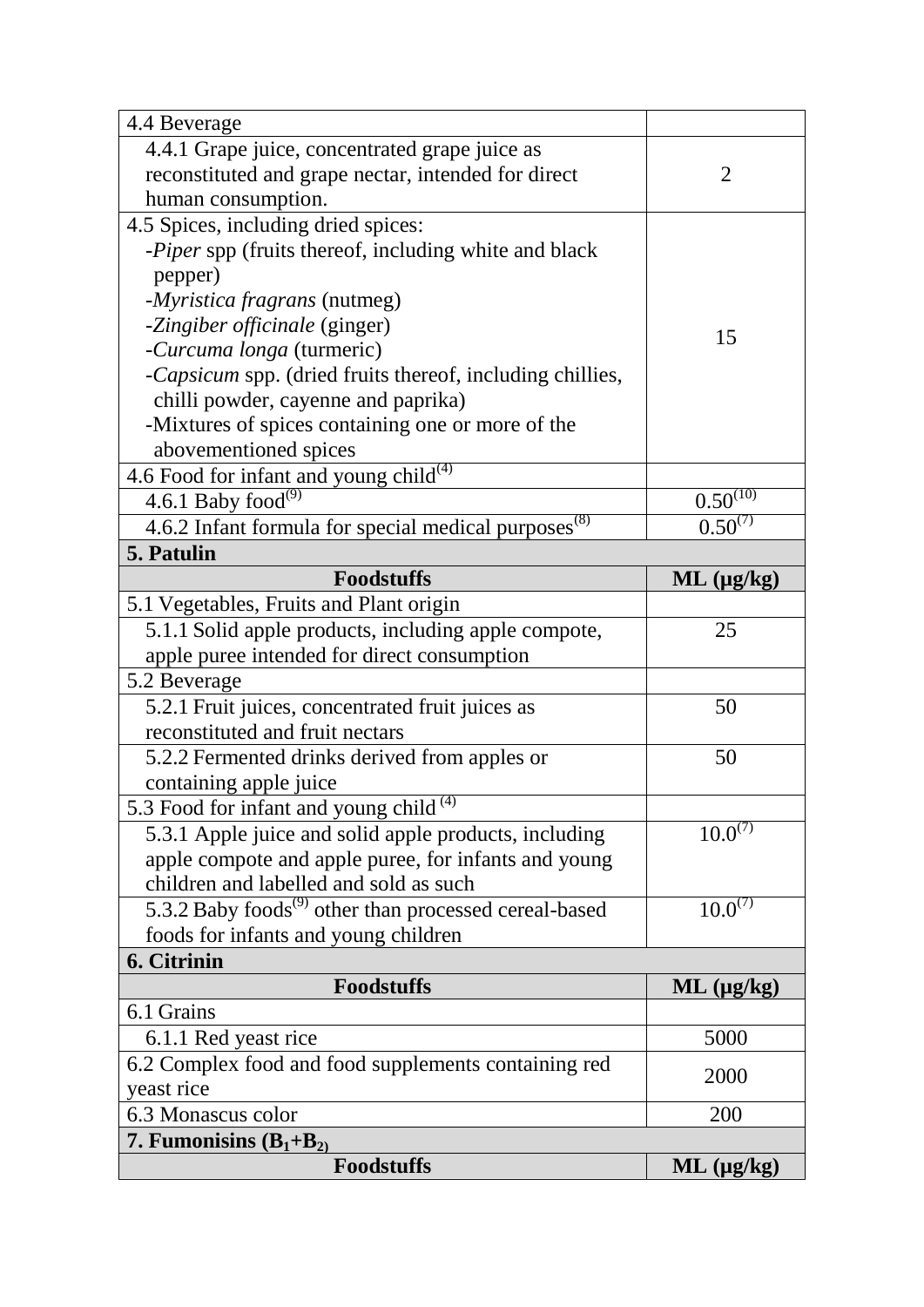| 7.1 Grains                                                                                   |                         |
|----------------------------------------------------------------------------------------------|-------------------------|
| 7.1.1 Raw maize $\overline{\text{grain}^{(2)}}$                                              | 4000                    |
| 7.1.2 Maize flour and maize meal                                                             | 2000                    |
| 7.1.3 Maize-based breakfast cereals and maize-based                                          |                         |
| snacks                                                                                       | 800                     |
| 7.1.4 Other maize intended for direct human                                                  |                         |
| consumption, maize- based foods for direct human                                             | 1000                    |
| consumption                                                                                  |                         |
| 7.2 Food for infant and young child <sup>(4)</sup>                                           |                         |
| 7.2.1 Baby $\overline{food}^{(9)}$                                                           | $200^{(10)}$            |
| 8. Deoxynivalenol (DON)                                                                      |                         |
| <b>Foodstuffs</b>                                                                            | $ML$ ( $\mu$ g/kg)      |
| 8.1 Grains                                                                                   |                         |
| 8.1.1 Unprocessed durum wheat, oats and maize <sup>(2)</sup>                                 | 1750                    |
| 8.1.2 Other unprocessed cereals <sup><math>(2)(11)</math></sup>                              | 1250                    |
| 8.1.3 Flour, meal, semolina and flakes derived from                                          | 1000                    |
| wheat, maize or barley                                                                       |                         |
| 8.1.4 Pasta (dry, water content approximately 12 %)                                          | 750                     |
| 8.1.5 Cereals intended for direct human consumption,                                         |                         |
| cereal flour, bran and germ as end product marketed for                                      | 750                     |
| direct human consumption <sup>(11)</sup>                                                     |                         |
| 8.1.6 Bread (including small bakery wares), pastries,                                        | 500                     |
| biscuits, cereal snacks and breakfast cereals <sup>(11)</sup>                                |                         |
| 8.2 Food for infant and young child <sup>(4)</sup>                                           |                         |
| 8.2.1 Baby food $^{(9)}$                                                                     | $200^{(\overline{10})}$ |
| 9. Zearalenone                                                                               |                         |
| <b>Foodstuffs</b>                                                                            | $ML$ (µg/kg)            |
| 9.1 Grains                                                                                   |                         |
| 9.1.1 Unprocessed maize                                                                      | 350                     |
| 9.1.2 Cereals intended for direct human consumption,                                         |                         |
| cereal flour, bran and germ as end product marketed for                                      | 75                      |
| direct human consumption $(11)$                                                              |                         |
| 9.1.3 Maize intended for direct human consumption,                                           | 100                     |
| maize-based snacks and maize-based breakfast cereals                                         |                         |
| 9.1.4 Bread (including small bakery wares), pastries,                                        |                         |
| biscuits, cereal snacks and breakfast cereals, excluding                                     | 50                      |
| maize-snacks and maize-based breakfast cereals,                                              |                         |
| exception of foodstuffs listed in 9.1.3 $^{(11)}$                                            |                         |
|                                                                                              |                         |
| 9.1.5 Unprocessed cereals other than maize $(2)(11)$                                         | 100                     |
| 9.2 Refined maize oil                                                                        | 400                     |
| 9.3 Food for infant and young $\overline{child}^{(4)}$<br>9.3.1 Baby food <sup>(9)(11)</sup> | $20^{(10)}$             |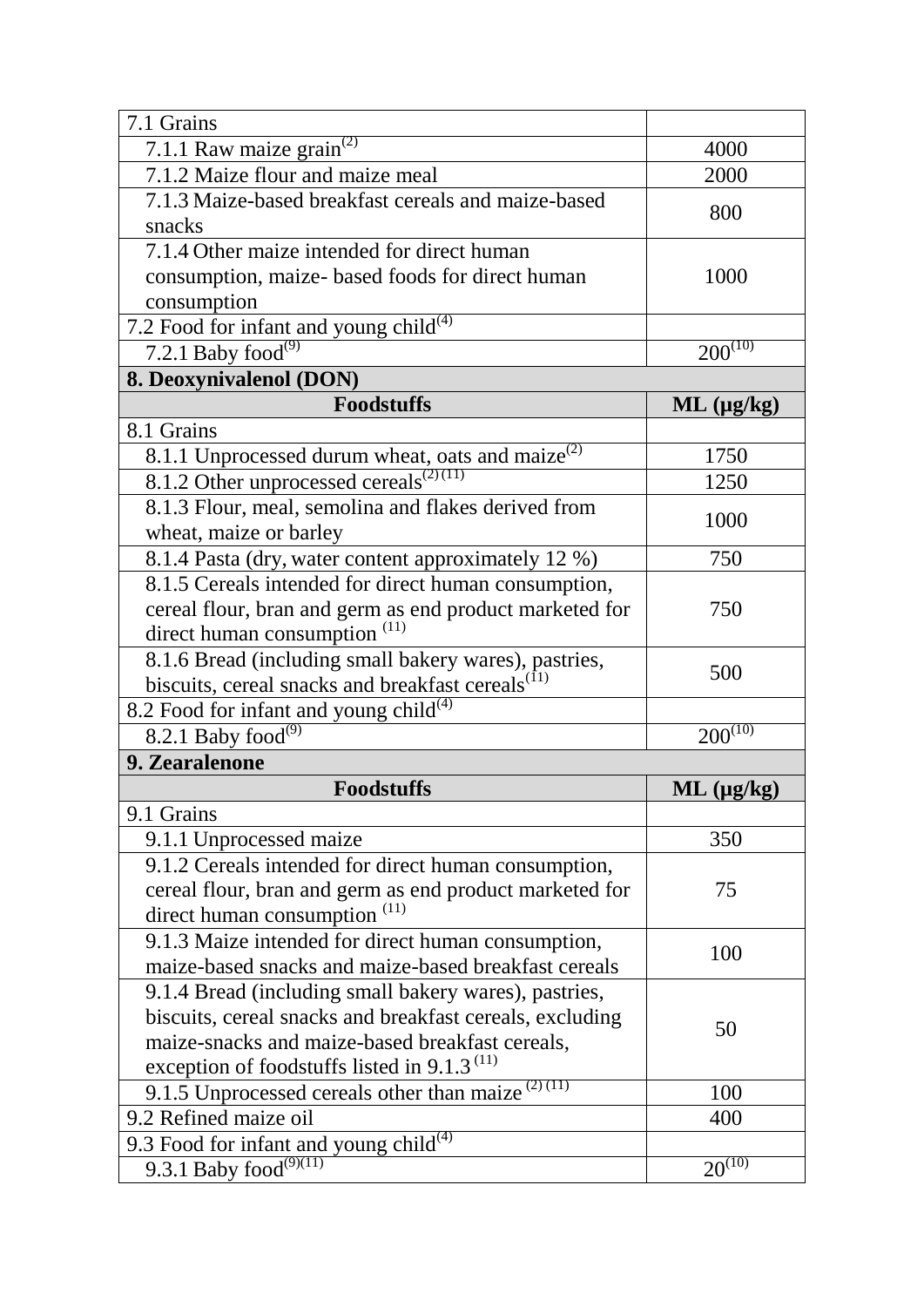- (1) Oilseeds include Rapeseeds, Sunflower seeds, Melon seeds, Soybeans and Linseeds etc.
- $(2)$  "raw material" means it's must intended for further processing, intended to undergo an additional sorting or treatment that has proven to reduce levels of mycotoxins before being used as an ingredient in foodstuffs, otherwise processed or offered for human consumption.
- (3) Milk is the normal mammary secretion of milking animals obtained from one or more milkings without either addition to it or extraction from it, intended for consumption as liquid milk or for further processing. A concentration factor applies to partially or wholly dehydrated milks (e.g. evaporated milk, condensed milk and milk powders).
- $^{(4)}$ The term infant means a person not more than 12 months of age. The term young child means a person from the age of more than 12 months up to the age of three years (36 months).
- $^{(5)}$ Infant formula means a breast-milk substitute specially manufactured to satisfy, by itself, the nutritional requirements of infants from birth to six months of age up to the introduction of appropriate complementary feeding.
- $^{(6)}$ Follow-up infant formula means a food intended for use as formula of the weaning diet for the infant from six months to twelve months of age. Not suitable alone for infants under six months consumption.
- $(7)$ The ML refers to the products ready to use (marketed as such or after reconstitution as instructed by the manufacturer).
- (8) Infant formula for special medical purposes means a substitute for human milk or infant formula, by itself, the special nutritional requirements of infants with specific disorder, disease or medical condition during the first months of life up to the introduction of appropriate complementary feeding.
- $^{(9)}$ Baby food means food intended to fulfil the particular requirements of infants in good health while they are being weaned, and of young children in good health as a supplement to their diet and/or for their progressive adaptation to ordinary food, including use of cereal, fruits, vegetables, meat or other food ingredients as mainly materials, or rusks and biscuits.

 $^{(10)}$ Dry weight basis.

 $^{(11)}$ Rice and rice products are not applicable.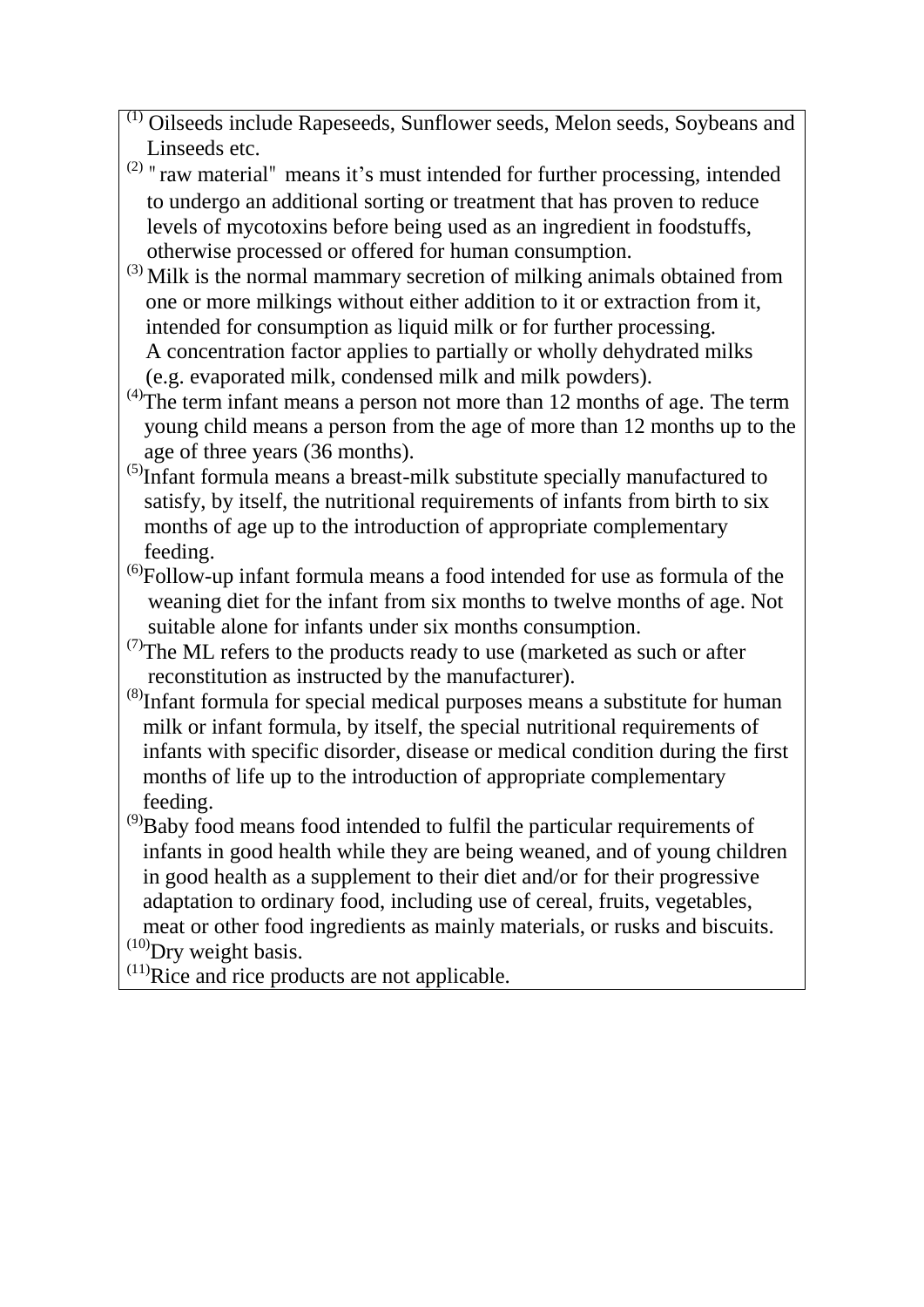## **Appendix3. Maximum levels (ML) of other contaminants and**

| toxins                                                  |                    |                          |  |
|---------------------------------------------------------|--------------------|--------------------------|--|
| 1.3-Monochloropropane-1,2-diol (3-MCPD)                 |                    |                          |  |
| <b>Foodstuffs</b>                                       | $ML$ (mg/kg)       |                          |  |
| 1.1 Soy sauce and soy sauce-based                       |                    |                          |  |
| condiments <sup>(1)</sup>                               | 0.4                |                          |  |
| 2. Polycyclic aromatic hydrocarbons (PAHs)              |                    |                          |  |
| <b>Foodstuffs</b>                                       | $ML$ ( $\mu$ g/kg) |                          |  |
|                                                         | Benzo(a)pyrene     | $4\overline{PAHs}^{(2)}$ |  |
| 2.1 Edible fats and oils                                |                    |                          |  |
| 2.1.1 Edible fats and oils (excluding cocoa             |                    |                          |  |
| butter and coconut oil) intended for direct             | 2.0                | 10.0                     |  |
| human consumption or use as an                          |                    |                          |  |
| ingredient in food                                      |                    |                          |  |
| 2.1.2 Coconut oil intended for direct                   |                    |                          |  |
| human consumption or use as an                          | 2.0                | 20.0                     |  |
| ingredient in food                                      |                    |                          |  |
| 2.2 Cocoa beans and derived products                    | 5.0                | 30.0                     |  |
| 2.3 Meat and meat products                              |                    |                          |  |
| 2.3.1 Smoked meat and smoked meat                       | 2.0                | 12.0                     |  |
| products                                                |                    |                          |  |
| 2.3.2 Heat treated meat and heat treated                | 5.0                | 30.0                     |  |
| meat products sold to the final consumer <sup>(3)</sup> |                    |                          |  |
| 2.4 Aquatic animal                                      |                    |                          |  |
| 2.4.1 Muscle meat of smoked fish and                    |                    |                          |  |
| smoked fishery products <sup>(4)</sup> , exception      |                    |                          |  |
| fishery products listed in points 2.4.2, 2.4.3          |                    |                          |  |
| and 2.4.4. The ML for smoked crustaceans                |                    |                          |  |
| applies to muscle meat from appendages                  | 2.0                | 12.0                     |  |
| and abdomen. In case of smoked crabs and                |                    |                          |  |
| crab-like crustaceans (Brachyura and                    |                    |                          |  |
| <i>Anomura</i> ) it applies to muscle meat from         |                    |                          |  |
| appendages.                                             |                    |                          |  |
| 2.4.2 Smoked sprats and canned smoked                   |                    |                          |  |
| sprats (Sprattus sprattus) <sup>(4)</sup> ; Smoked      |                    |                          |  |
| Baltic herring $\leq 14$ cm length and                  | 5.0                | 30.0                     |  |
| canned smoked Baltic herring $\leq 14$ cm               |                    |                          |  |
| length (Clupea harengus membras) <sup>(4)</sup>         |                    |                          |  |
| 2.4.3 Katsuobushi (dried bonito,                        |                    |                          |  |
| Katsuwonus pelamis);                                    | 5.0                | 30.0                     |  |
| 2.4.4 Smoked bivalve molluscs                           | 6.0                | 35.0                     |  |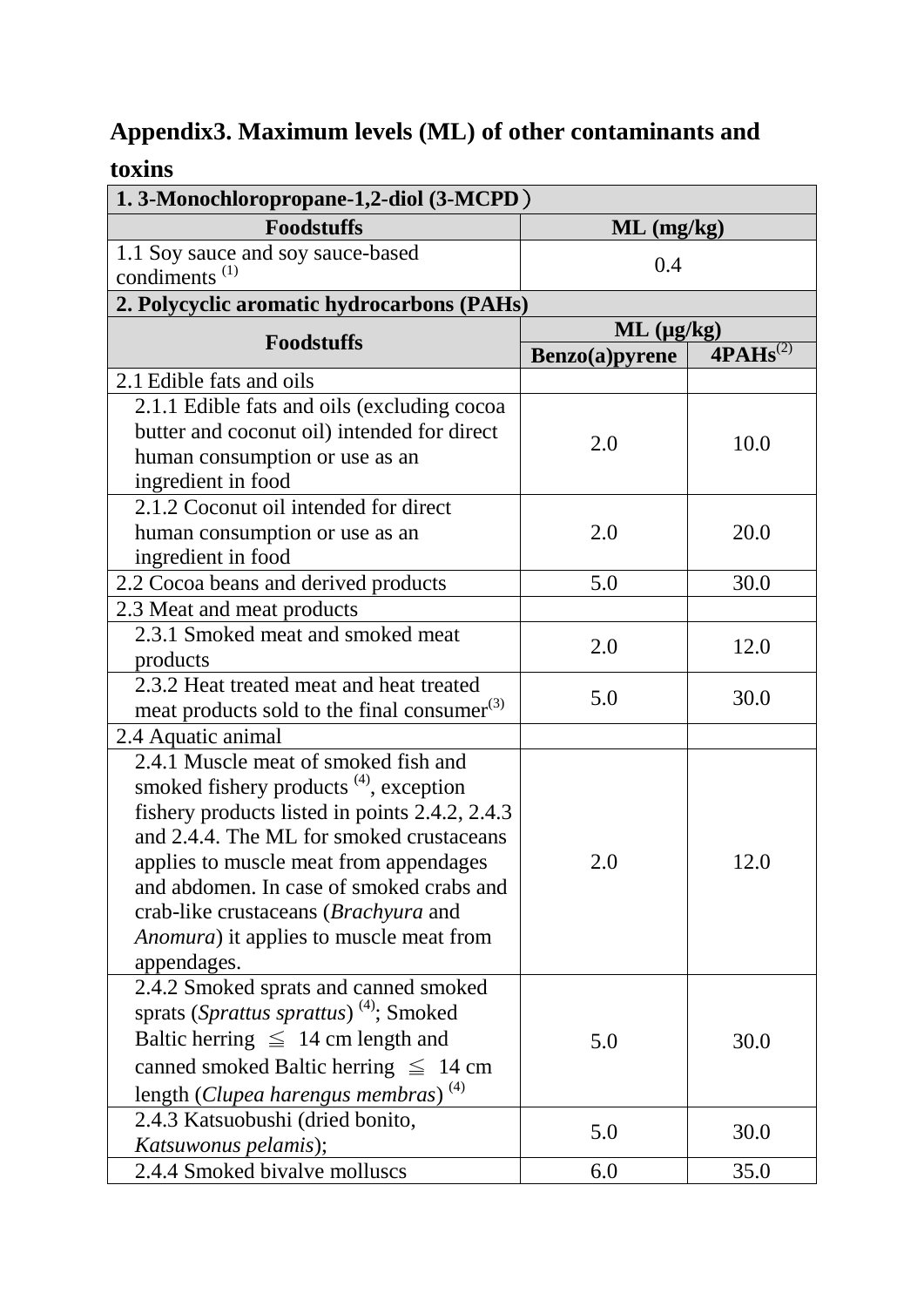| 2.4.5 Bivalve molluscs (fresh, chilled or<br>frozen) $(5)$                                         | 5.0                       | 30.0 |
|----------------------------------------------------------------------------------------------------|---------------------------|------|
|                                                                                                    |                           |      |
| 2.8 Food for infant and young child <sup>(6)</sup><br>2.8.1 Infant formulae $^{(8)}$ and follow-up |                           |      |
| infant formula $^{(9)(7)}$                                                                         | 1.0                       | 1.0  |
| 2.8.2 Infant formula for special medical                                                           |                           |      |
| purposes $(7)$                                                                                     | 1.0                       | 1.0  |
| 2.8.3 Baby food <sup>(7)(10)</sup>                                                                 | 1.0                       | 1.0  |
| 3. Plant toxins                                                                                    |                           |      |
| 3.1 Hydrocyanic acid                                                                               |                           |      |
| <b>Foodstuffs</b>                                                                                  | $ML$ (mg/kg)              |      |
| 3.1.1 Cassava flour                                                                                | $10^{(11)}$               |      |
| 3.1.2 Gari                                                                                         | $2^{(12)}$                |      |
| 3.2 Gossypol                                                                                       |                           |      |
| <b>Foodstuffs</b>                                                                                  | $ML$ (mg/kg)              |      |
| 3.2.1 Edible cotton seed oil                                                                       | Not detected $^{(13)}$    |      |
| 3.3 Glycoalkaloids, total (sum of alpha-solanine and alpha-chaconine)                              |                           |      |
| <b>Foodstuffs</b>                                                                                  | $ML$ (mg/kg)              |      |
| 3.3.1 Potato tubers (fresh weight)                                                                 | 200                       |      |
| 3.4 Erucic acid                                                                                    |                           |      |
| <b>Foodstuffs</b>                                                                                  | <b>ML</b> $(g/kg)^{(14)}$ |      |
| 3.4.1 Edible fats and oils                                                                         | 50                        |      |
| 3.4.2 Low-erucic acid rapeseed oil (as % of                                                        | 20                        |      |
| total fatty acids).                                                                                |                           |      |
| 3.4.3 Foods containing added vegetable                                                             |                           |      |
| oils and fats, exception of foodstuffs listed                                                      | 50                        |      |
| in 3.4.4.                                                                                          |                           |      |
| 3.4.4 Infant formulae $^{(8)}$ and follow-up                                                       | 10                        |      |
| infant formula $(9)$                                                                               |                           |      |
| <b>4. Marine biotoxins</b>                                                                         |                           |      |
| 4.1 Paralytic shellfish poisons (PSP)                                                              |                           |      |
| <b>Foodstuffs</b>                                                                                  | $ML$ (mg/kg)              |      |
| 4.1.1 The edible parts of live bivalve                                                             | 0.8                       |      |
| mollusk (saxitoxin equivalent)                                                                     |                           |      |
| 4.2 Diarrhetic shellfish poisons (DSP)                                                             |                           |      |
| <b>Foodstuffs</b>                                                                                  | $ML$ (mg/kg)              |      |
| 4.2.1 The edible parts of live bivalve                                                             | 0.16                      |      |
| mollusk (okadaic equivalent)                                                                       |                           |      |
| 4.3 Amnesic shellfish poisons (ASP)                                                                |                           |      |
| <b>Foodstuffs</b>                                                                                  | $ML$ (mg/kg)              |      |
| 4.3.1 The edible parts of live bivalve                                                             | 20                        |      |
| mollusk (domoic acid)                                                                              |                           |      |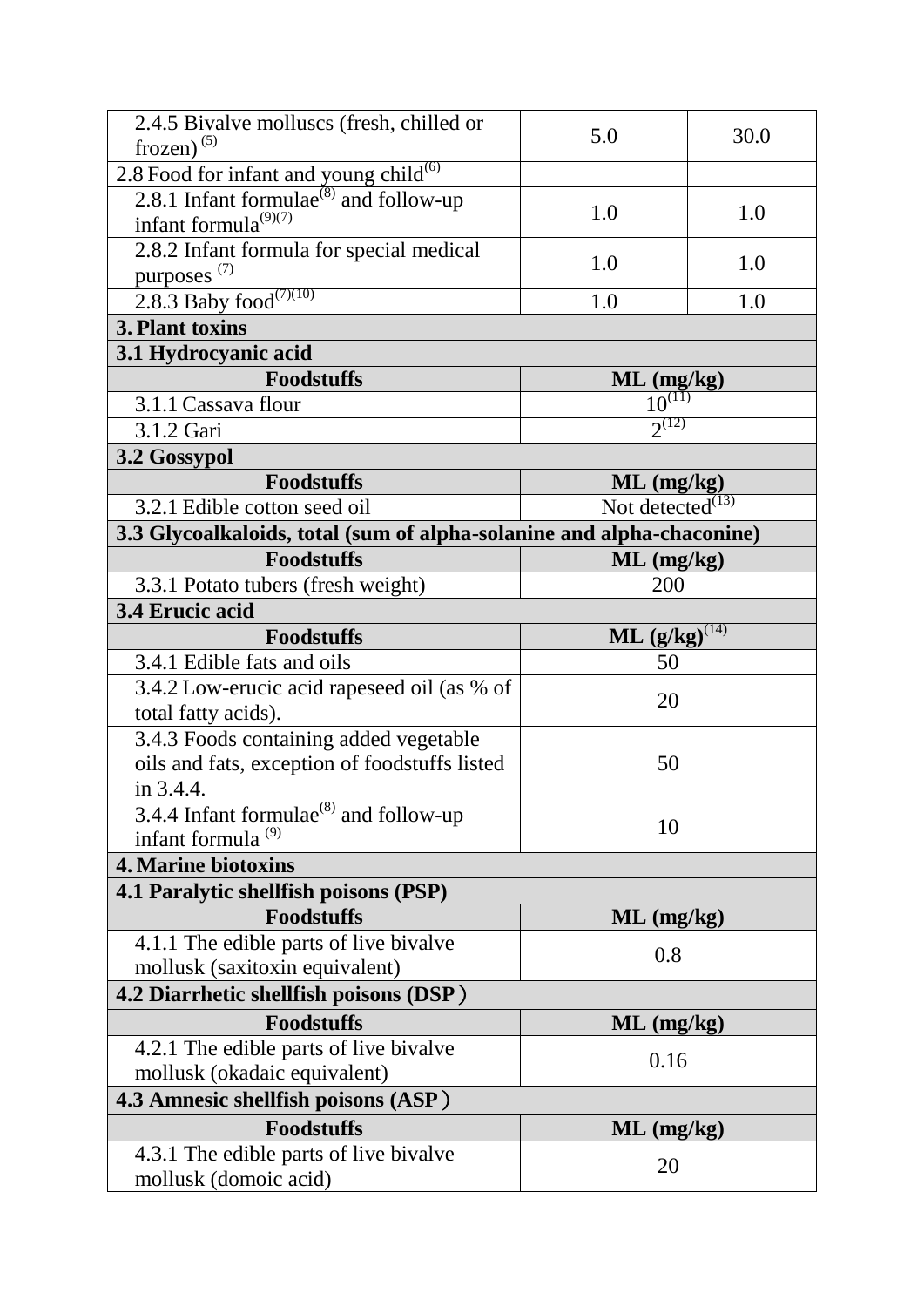| 4.4 Azaspiracid (AZP)                                                                                                                                           |                             |              |
|-----------------------------------------------------------------------------------------------------------------------------------------------------------------|-----------------------------|--------------|
| <b>Foodstuffs</b>                                                                                                                                               | $ML$ (mg/kg)                |              |
| 4.4.1 The edible parts of live bivalve                                                                                                                          | 0.16                        |              |
| mollusk                                                                                                                                                         |                             |              |
| 4.5 Neurotoxic shellfish poisons (NSP)- Brevetoxin (BTX) *                                                                                                      |                             |              |
| <b>Foodstuffs</b>                                                                                                                                               | ML (MU/kg)                  |              |
| 4.5.1 The edible parts of live bivalve                                                                                                                          | $200^{(15)}$                |              |
| mollusk                                                                                                                                                         |                             |              |
| 5. Pheophorbide                                                                                                                                                 |                             |              |
|                                                                                                                                                                 | $ML$ (mg/100g)              |              |
| <b>Foodstuffs</b>                                                                                                                                               | <b>Existing</b>             | <b>Total</b> |
|                                                                                                                                                                 | pheophorbide   pheophorbide |              |
| $5.1$ Green algae <sup><math>(16)</math></sup>                                                                                                                  | 60                          | 80           |
| 5.2 Blue algae<br>(16)                                                                                                                                          | 50                          | 100          |
| 6. Volatile basic nitrogen (VBN)                                                                                                                                |                             |              |
| <b>Foodstuffs</b>                                                                                                                                               | $ML$ (mg/100 g)             |              |
| 6.1 Unprocessed fishery products                                                                                                                                |                             |              |
| 6.1.1 Species belonging to the                                                                                                                                  | 30                          |              |
| Pleuronectidae family, exception of                                                                                                                             |                             |              |
| halibut: Hippoglossus spp.).                                                                                                                                    |                             |              |
| 6.1.2 Salmo salar, species belonging to the                                                                                                                     |                             |              |
| Merlucciidae family, species belonging to                                                                                                                       | 35                          |              |
| the Gadidae family.                                                                                                                                             |                             |              |
| 6.1.3 Elasmobranchii (Selachimorpha,                                                                                                                            | 50                          |              |
| Batoidea)                                                                                                                                                       |                             |              |
| 6.1.4 Other unprocessed fishery products,                                                                                                                       |                             |              |
| exception of foodstuffs listed in 6.1.1,                                                                                                                        | 25                          |              |
| 6.1.2 and 6.1.3.                                                                                                                                                |                             |              |
| 6.2 Fishes and shell fishes to be eaten raw                                                                                                                     | 15                          |              |
| 7. Histamine                                                                                                                                                    |                             |              |
| <b>Foodstuffs</b>                                                                                                                                               | $ML$ (mg/kg)                |              |
| Fishery products from fish species<br>7.1                                                                                                                       | $100^{(18)}$                |              |
| associated with a high amount of histidine <sup>(17)</sup>                                                                                                      |                             |              |
| 7.2 Fishery products which have undergone                                                                                                                       | $200^{(18)}$                |              |
| enzyme maturation treatment in brine,<br>manufactured from fish species associated                                                                              |                             |              |
| with a high amount of histidine $^{(17)}$ , for                                                                                                                 |                             |              |
| example, the fermented fish sauces and                                                                                                                          |                             |              |
| pastes.                                                                                                                                                         |                             |              |
|                                                                                                                                                                 |                             |              |
| $^{(1)}$ "Soy sauce and soy sauce-based condiments" such as soy sauce paste, oyster<br>soy sauce etc. The maximum level applies to liquid condiments containing |                             |              |
| acid hydrolyzed vegetable proteins, does not apply to naturally fermented                                                                                       |                             |              |
|                                                                                                                                                                 |                             |              |